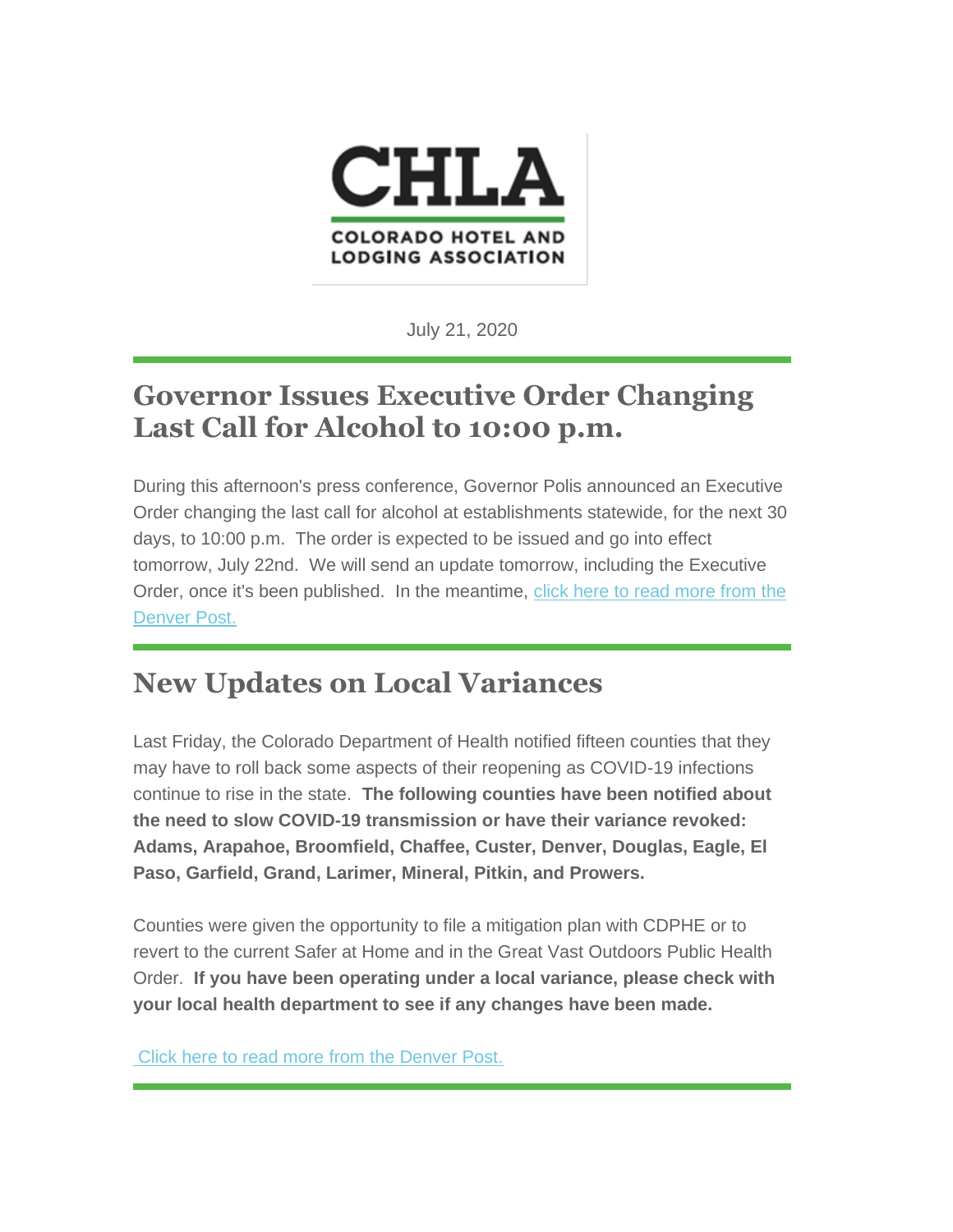## **Statewide Mandatory Mask Order: Everything You Need to Know!**

Last week, citing "alarming trends" and the need to as quickly as possible slow the spread of the virus, **Governor Polis signed** [Executive Order D 2020 138,](https://drive.google.com/file/d/13S9bLuKZbMVmHPucQnekVyOY2k6gYRa9/view) a mandatory statewide mask order that goes that went into effect at midnight on July 16, 2020, and will be in effect for 30 days - it may be extended.

### **The order requires people in Colorado who are 11 years and older to wear a covering over their noses and mouths:**

- When entering or moving within any public indoor space.
- While using or waiting to use public (buses, light-rail) or non-personal (taxis, car services, ride-shares) transportation services.

#### **People who do not have to wear a mask include:**

- People who are 10 years old and younger.
- People who cannot medically tolerate a face covering.
- Children ages 2 and under should NOT wear masks or cloth face coverings.

**The executive order states indoor businesses must refuse service to people who are not wearing masks.** Licensed businesses are at risk of losing their license if they do not enforce this mandate. **Businesses must post signs at entrances that instruct customers they must wear a mask when entering or moving around inside the business.**

Below are links to signs created by the State regarding the statewide mask mandate:

[State of Colorado -](https://drive.google.com/file/d/1f0q8FJgWOP_QvAD2CuHMUmbgnaeFK7MV/view) Blue [State of Colorado -](https://drive.google.com/file/d/1X1clz1lEKez2bX1wcvsi2n_YTPQYPY1-/view) Red [Colorado Tourism Office English/Spanish](https://www.colorado.com/sites/default/files/MaskMandatePoster_2.pdf)

If you choose to make your own mask signage, below are some logos that you might want to include: [State of Colorado Logo](https://chla.com/wp-content/uploads/sites/15/2020/07/CO_Primary_rgb-1.png)

[We Are All in This Together Colorado Logo](https://chla.com/we-are-all-in-this-together-co/)